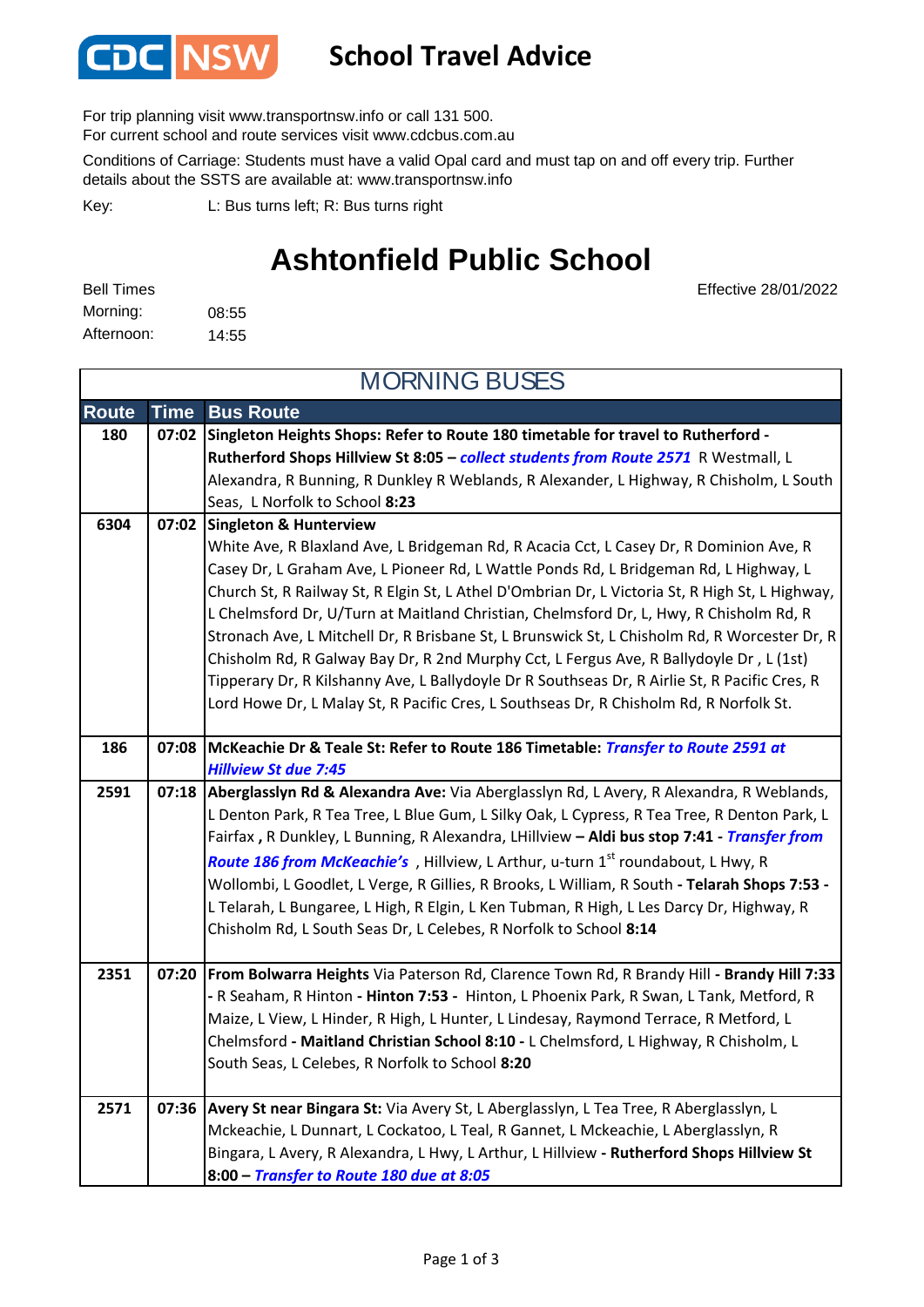## **CDC** NSW School Travel Advice

| <b>Route</b> | <b>Time</b> | <b>Bus Route</b>                                                                                              |
|--------------|-------------|---------------------------------------------------------------------------------------------------------------|
| 2202         |             | 07:40   Anderson Dr & Christie Rd: R Christie, L Burgess, L Beverley, R Western, L Southern, L                |
|              |             | Eastern, L Anderson, R Glenwood, R Thornton, Railway - Thornton Newsagency 7:50 -                             |
|              |             | Railway, Edwards, R 1 <sup>st</sup> Somerset – 7:55 (Somerset opp Featherwood) - Thomas Coke, R               |
|              |             | Taylor, R Haussman, R Raymond Terrace, L Settlers - Waterford County 8:06 - Settlers, L                       |
|              |             | Dragonfly, Harvest, R Raymond Terrace, L Metford, L Chelmsford, - Maitland Christian                          |
|              |             | 8:19, R Schanck, L Lowe, L Ferraby, R Hwy, L Southseas, Uturn, L Celebes, R Norfolk to                        |
|              |             | school                                                                                                        |
| 2561         |             | 07:45   Neebo Park: R Jenna, R Wirrah, R Crofton, L Frater, R Valentia, L Crawford, R Goldingham,             |
|              |             | R Maize, L Nerang, L Hodge, R High, L Brisbane, L Mitchell, R Stronach, R Chisholm, L South                   |
|              |             | Seas - Hunter Valley Grammar School 8:05 - L Celebes, R Norfolk to School 8:07                                |
|              |             |                                                                                                               |
| 6356         | 08:19       | Chisholm Rd & New England Highway: Via Chisholm, R Stronach, L Mitchell, R Brisbane, L                        |
|              |             | Brunswick, L Chisholm, R Worcester, R Chisholm, R Galway Bay, R 2 <sup>nd</sup> Murphy, L Fergus, R           |
|              |             | Ballydoyle, L 1 <sup>st</sup> Tipperary, R Kilshanny, L Ballydoyle, R South Seas, R Airlie, R Pacific, R Lord |
|              |             | Howe, L Malay, R Pacific, L South Seas, R Chisholm, R Norfolk to School 8:47                                  |
|              |             |                                                                                                               |
| 187          |             | 08:28   Via Route 187: Please refer to Route 187 Timetable                                                    |

| <b>AFTERNOON BUSES</b> |             |                                                                                                                                                                                                                                                                                                                                                                                                                                                                                                                                                                                                                                                                                                                                                                                                                                                                          |  |  |  |
|------------------------|-------------|--------------------------------------------------------------------------------------------------------------------------------------------------------------------------------------------------------------------------------------------------------------------------------------------------------------------------------------------------------------------------------------------------------------------------------------------------------------------------------------------------------------------------------------------------------------------------------------------------------------------------------------------------------------------------------------------------------------------------------------------------------------------------------------------------------------------------------------------------------------------------|--|--|--|
| <b>Route</b>           | <b>Time</b> | <b>Bus Route</b>                                                                                                                                                                                                                                                                                                                                                                                                                                                                                                                                                                                                                                                                                                                                                                                                                                                         |  |  |  |
| 2353                   | 15:07       | To Tenambit, Raworth, Morpeth, Hinton, Brandy Hill, Seaham Via Norfolk, R South Seas, R<br>Celebes, L Norfolk, R Chisholm, L Highway, R King, R Lawes, L High, L Hinder, R View, R<br>Maize, L Edward, L Collinson, Thompson, R Morpeth, Swan, L Phoenix Park, R Hinton -<br>Hinton PS - Hinton, L Seaham, L Brandy Hill - Brandy Hill - R Clarence Town, R Dixon, R<br>Warren - Seaham Shops - Warren, Seaham, R Brandy Hill, L Clarence Town, Paterson -<br><b>Bolwarra Heights</b>                                                                                                                                                                                                                                                                                                                                                                                    |  |  |  |
| 2543                   | 15:08       | To East Maitland, Raworth Via Norfolk, R South Seas, R Celebes, L Norfolk, R Chisholm, L<br>Highway, R King, L Lawes, R Melbourne, L Morpeth, R Jenna, L Canterbury, L Tank, R High, L<br>Northumberland, L Swan                                                                                                                                                                                                                                                                                                                                                                                                                                                                                                                                                                                                                                                         |  |  |  |
| 2223                   | 15:10       | To Metford, Woodlands Estate, Beresfield, Tarro, Woodberry, Thornton and Chisholm Via<br>Norfolk, R South Seas, R Celebes, L Norfolk - Hunter Valley Grammar School - Transfer<br>students for Rutherford to Route 6347 R Chisholm, L Highway, R Chelmsford, L Schanck -<br>Metford PS 3:25 - Schanck, L Lowe, Streeton, R Whiteley, Woodlands full loop clockwise, L<br>Woodlands, Whiteley, L Streeton, L Ferraby, L Highway, L Anderson - Beresfield -<br>Anderson, R Western, L Southern, L Eastern, L Anderson, R Lawson, L Hyde, R Sophia Jane,<br>L Kingstown, L Frewin, R Lawson, R Anderson, R Glenwood, R Thornton - Thornton<br><b>Newsagents</b> - Railway, Edwards, R $1st$ Somerset, Thomas Coke, R Taylor, R Haussmann, R<br>Raymond Terrace, L Forest, turn around at Forest & Grey Gum, Forest, L Raymond Terrace,<br>L Settler, L Dragonfly, L Harvest |  |  |  |
| 6347                   | 15:15       | To Rutherford <i>Transfer from Route 2223</i> Via Norfolk, R Chisholm Rd, L Highway, R<br>Aberglasslyn Rd, L Alexandra, R Avery - Rutherford High School - Transfer students for<br>McKeachie's to Route 2721 Avery, R Alexandra, R Weblands, L Dunkley, R Fairfax, L<br>Denton Park, R Highway                                                                                                                                                                                                                                                                                                                                                                                                                                                                                                                                                                          |  |  |  |
| 2432                   | 15:18       | To Ashtonfield Via Norfolk, L South Seas, R Pacific, L Malay, R Lord Howe, L Pacific, R Airlie,<br>L South Seas, L Ballydoyle, L 1 <sup>st</sup> Tipperary, R Kilshanny, L Ballydoyle, L Fergus, R Murphy, L<br>Galway Bay, R Chisholm, L Stronach, L Mitchell, R Brisbane, L Brunswick, L Chisholm, R<br>Worcester, L Chisholm                                                                                                                                                                                                                                                                                                                                                                                                                                                                                                                                          |  |  |  |